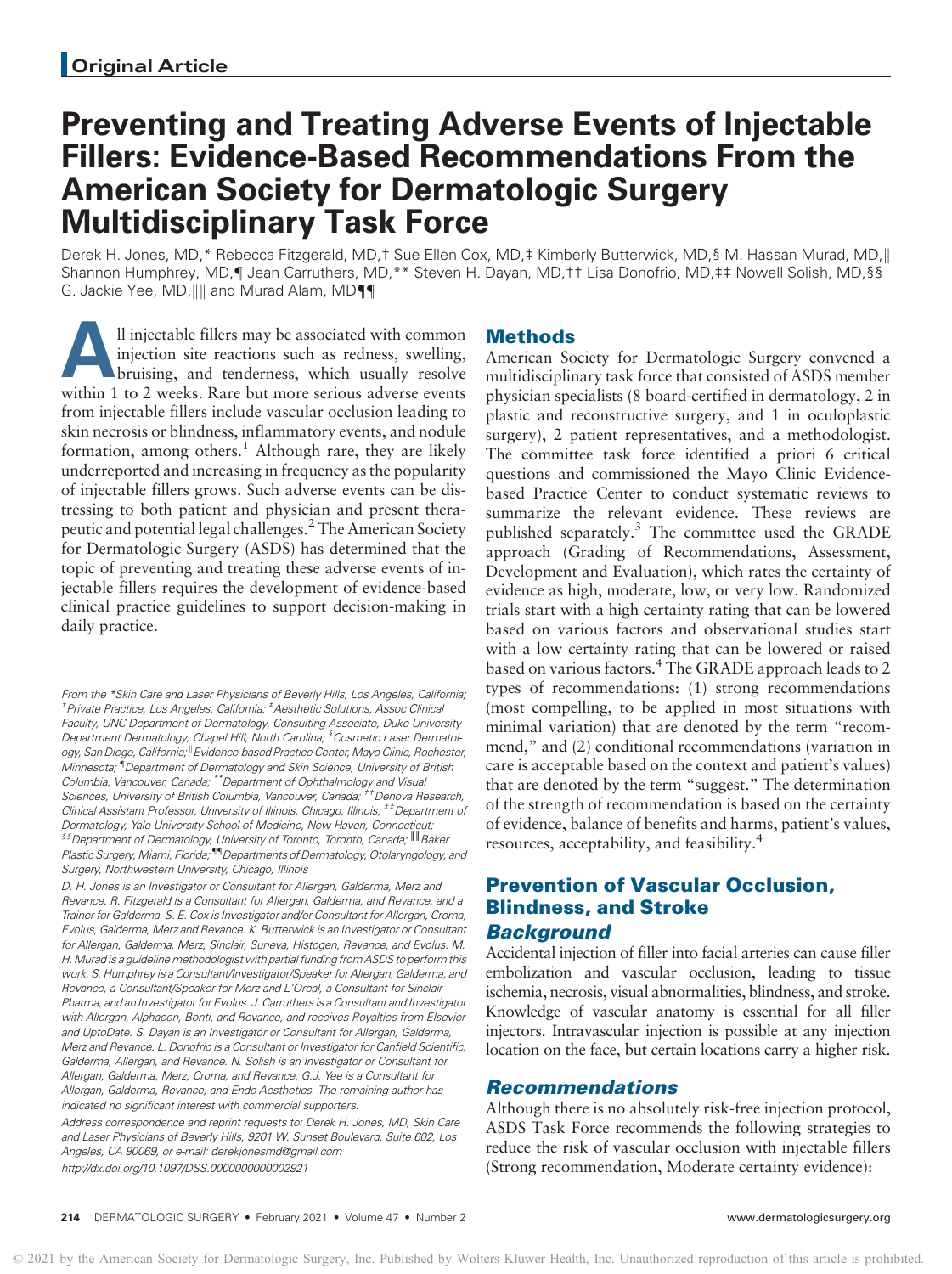- (1) Have a thorough knowledge of facial anatomy, blood vessels, and their cutaneous landmarks. Be aware that vascular variability may exist.
- (2) Be aware of higher risk locations for blindness including the glabella, medial brow, nose, forehead, superior nasolabial fold, and medial tear trough
- (3) Do not inject deep on preperiosteal planes in areas where arteries are located on bone, including the medial brow and glabella (supratrochlear and supraorbital arteries), medial canthus/tear trough (angular artery), medial cheek (infraorbital artery), and the antegonial notch of the jawline (facial artery)
- (4) Strongly consider using a 25G blunt-tipped cannula or larger where possible
- (5) Inject slowly with low plunger pressure, using small volumes with each pass, while keeping the cannula or needle moving
- (6) Obtain pretreatment informed consent about the rare possibility of intravascular injection, tissue necrosis, blindness, stoke, and the emergent use of hyaluronidase.

### Evidence and Rationale

The commissioned systematic review<sup>3</sup> included 3 comparative nonrandomized large studies and 18 noncomparative case series that fulfilled the specific inclusion criteria (a total of 7,318,824 patients who received mostly hyaluronic acid (HA) [84%] followed by calcium hydroxylapatite [10%]). The review focused on identifying risk factors such as the type and dose of the filler and injection technique.

From an anatomic perspective, the facial artery is a branch of the external carotid artery that crosses the jawline periosteally at the antegonial notch (just anterior to the anterior border of the masseter), and runs a deep, tortuous course from the lower lateral cheek to nasolabial fold, giving off branches to the inferior and superior labial arteries along the way, and becoming the angular artery near the superior border of the nasolabial fold (Figure 1). The angular artery then runs more superficially in a variety of patterns along the medial cheek and lateral  $nose<sup>5</sup>$  and then converges in an anastomotic intersection with 4 arteries: distal ophthalmic artery (with connections to the retinal and cerebral vasculature), supratrochlear and supraorbital arteries (branches of the distal ophthalmic artery, which cross periosteally over the supraorbital ridge beneath the medial brows and glabella and run superiorly through the forehead), and dorsal nasal artery along the nose. In order of risk, the nose, glabella, forehead, superior nasolabial fold, and medial cheek are considered high-risk zones for vascular occlusion and blindness,<sup>6</sup> although severe occlusion can occur at any injection location on the face, including the lips<sup>7</sup> (Figure 2A,B).

Blindness or visual compromise may very rarely occur if one of the above high-risk vessels is accidently cannulated and retrograde flow of filler occurs through the ophthalmic artery with embolization into the retinal artery. The most common areas of injection leading to blindness are the nose, glabella, forehead, and nasolabial folds.<sup>6</sup>

The ophthalmic artery is a branch of the internal carotid artery, which supplies the cerebral vasculature. End arteries of the ophthalmic artery may anastomose with branches of the external carotid artery such as the superficial temporal artery. Retrograde flow to the cerebral vasculature from

such connections between the external and internal carotid artery system can rarely result in stroke and neurologic compromise.<sup>6</sup>

Needles and blunt-tipped cannulas both can perforate vessel walls. Larger 25G blunt-tipped cannulas, compared with smaller diameter cannulas and needles, have proven less likely to perforate vessels in cadaver models.<sup>8</sup> Surveys also suggest that intravascular occlusion is more common with needles.<sup>7</sup>

Injecting small volumes slowly and gently is recommended, because large volumes injected under high pressure may create more extensive occlusion in the case of accidental arterial injection. In addition, keeping the cannula or needle moving may reduce the likelihood of prolonged intravascular injection.

Retraction of the plunger on a syringe of HA filler (reflux test) is recommended before injection. Blood upon reflux indicates possible intravascular placement, indicating to immediately stop and reposition.<sup> $5,10$ </sup> A negative reflux test does not definitively exclude intravascular placement.

# Certainty in Evidence and Strength of Recommendation

The current recommendation depends on observational studies and basic anatomic and surgical principles in which we have higher certainty and can be considered best practice statements. Therefore, an overall moderate certainty rating was judged to be appropriate across the various strategies to reduce the risk of vascular occlusion with injectable fillers. This recommendation is strong and compelling because deviations from these surgical principles can lead to important complications. The panel, which included patient representatives, considered patient's values that emphasize avoidance of complications and other factors such as feasibility and acceptability of these preventive measures.

### Implementation Techniques

Facial vascular anatomy should be studied in depth by all injectors. Cadaveric dissection courses and injection-related



Figure 1. Vascular anatomy of the periocular region. Reproduced with permission from Carruthers and colleagues.<sup>30</sup>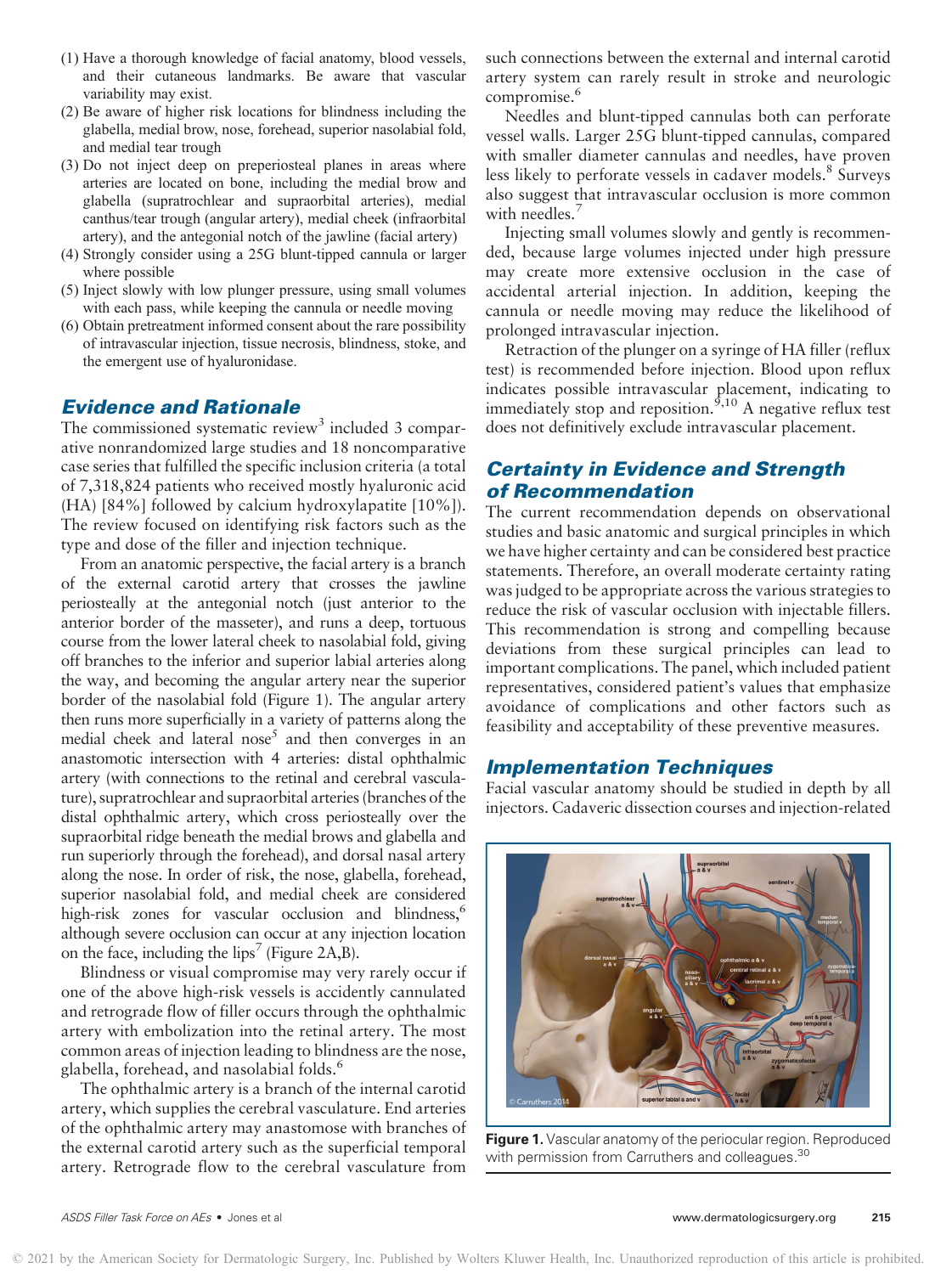

**Figure 2.** (A) Location of injection for each case of blindness from filler in 98 cases reviewed by Beleznay and colleagues. $^{23}$ Reproduced with permission. (B) Location of injection for each case of blindness from filler in 48 cases in an updated review by Beleznay and colleagues.<sup>6</sup> The black dots represent cases in which the location was not specified and listed as "face." Reproduced with permission.

vascular literature are recommended to learn the location and depth of major facial vessels.<sup>11</sup>

Although there is no completely risk-free injection protocol, the following are suggested as safer regional injection approaches:

### Glabella, Nose, and Forehead

All 3 areas are high risk and should be approached with great caution only by the most experienced physician injectors. Do not inject deeply or on periosteum with needles or cannulas in the glabella, where supratrochlear and supraorbital arteries reside. Very experienced physicians may consider treating glabellar rhytides with superficial intradermal injections using small needles. The vasculature is variable, however, and may lie in a more superficial position.<sup>12,13</sup> Forehead reflation is considered safer with cannulas in the preperiosteal, subgaleal plane, 2 cm or more superior to the brow where the supratrochlear and supraorbital vessels run more superficially within the frontalis muscle.<sup>14</sup> Major vessels in the forehead run cephalad to caudal, and injections should be considered in the horizontal plane to avoid direct cannulization. Nasal injections represent the highest risk for blindness due to injection into the dorsal nasal artery. Cadaveric studies suggest that the safer plane of injection to the dorsal nose is preperiosteal or preperichondrial.<sup>15</sup> However, the vasculature is variable, and the dorsal nasal artery may lie on the periosteum in the midline.<sup>16</sup>

### **Temple**

For reflation of the temple, the injection is deep to the superficial temporal vessels, on periosteum with a needle. The suggested safe zone is 1 cm up from the superior orbital rim, and 1 cm lateral to the temporal fusion line, and over

2.5 cm above the zygomatic arch to avoid the middle temporal vein.<sup>17,18</sup>

## Cheeks and Nasolabial Fold

On the lateral cheek, periosteal injection with needle or cannula on the zygomatic prominence is generally considered safe, although the zygomaticofacial artery lies on periosteum, and a reflux test may be positive.<sup>10</sup> However, the medial cheek, medial to the midpupillary line, contains vessels that run periosteally (infraorbital vessels) and subcutaneously (variations of the angular artery) that are high risk. The facial artery runs deep in the submalar cheek, becoming the subcutaneous angular artery around the nasolabial fold. Although both needles and cannulas are FDA-approved in the medial cheek, submalar cheeks, and nasolabial folds, a 25G cannula or larger may be safer as cadaveric studies and reflux studies show the ability of needles to easily enter high-risk vessels in these areas.<sup>7,8,10</sup>

# Lips

The labial arteries run deep to the wet dry line on the lips within the mucosa of the orbicularis oris. Injections should be superficial. The course of this artery has been recently reviewed.<sup>19</sup>

# Chin and Jawline

Although periosteal injections appear safer on the inferior midline mandible to create chin projection and on the angle of the mandible to increase jaw width, care must be taken not to inject in a periosteal location along the mandibular ramus, just anterior to the anterior border of the masseter where the facial artery runs. $11$ 

### Future Considerations

Cadaveric and imaging studies continue to enhance our knowledge of facial vascular anatomy.<sup>11</sup> Health care professionals should continue to study facial vascular anatomy in depth for the life of their career, with the understanding that it is invariably variable. Although there is no absolutely safe injection protocol, safer injection strategies may mitigate disastrous outcomes. The recent use of ultrasound in revealing vasculature may show promise.<sup>20</sup>

# Treatment of Filler-Related Vascular Occlusion With Blindness

### **Background**

Although the earliest reports of injection-related visual compromise (IRVC) were from autologous fat,  $2^{1-23}$  more recent reviews reveal an increase in HA-related cases.<sup>6,24-27</sup> This likely reflects the exponential increase in worldwide HA filler use.<sup>28</sup> Almost 200 unique cases of IRVC have been reported in the literature: 49% HA, 29% fat, and 22% from other fillers.23–27,29 Although IRVC is rare, it is widely believed to be underreported.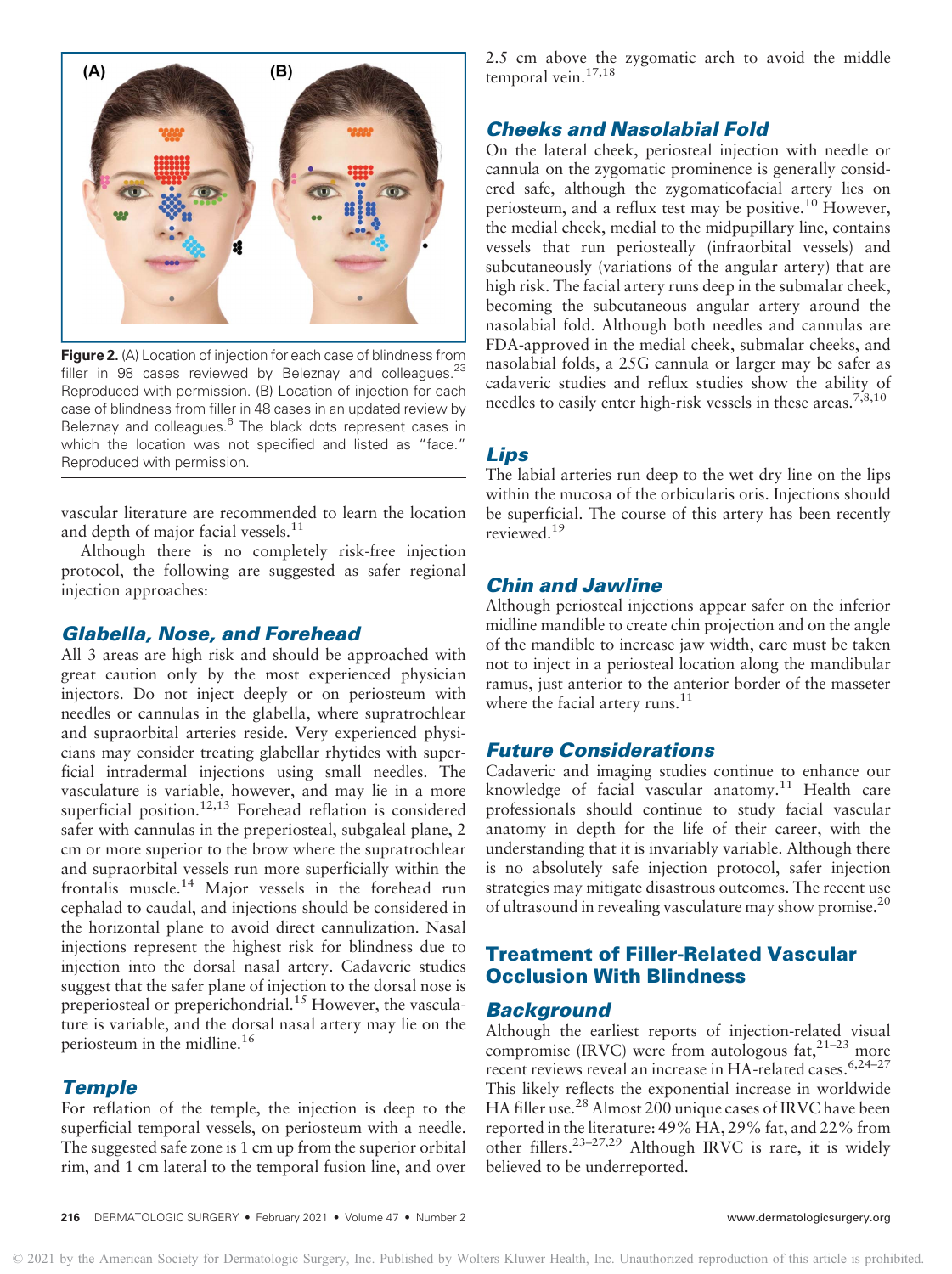# Recommendations

The ASDS Task Force suggests the following strategies to reduce the risk of IRVC (conditional recommendation, low certainty evidence):

- (1) Obtain informed consent from the patient regarding the rare possibility of IRVC, which can have life-altering consequences.
- (2) Develop and post an IVRC protocol, review it with team members, and always have ample hyaluronidase on hand.
- (3) Stop injecting at first sign of visual compromise, which usually occurs during or immediately after injection and is most often unilateral. Half of the patients show skin involvement, ophthalmoplegia, or ptosis, of which most resolve. Headache, nausea, and vomiting may or may not be present.
- (4) Conduct evaluation of immediate postevent visual status BEFORE any intervention. The importance of this cannot be overstated.
	- $\bullet$  Document visual acuity in each eye separately and note in chart:
	- a. Ability to read letters (Snellen chart, near card, or magazine print)
	- b. Ability to count fingers
	- c. Ability to perceive hand motion
	- d. Light perception (LP)
	- e. No LP (NLP)
	- Extraocular muscle function
	- -Pupillary response to light
	- Photograph face in primary position
- (5) Keep patient informed of evolving events, notify family member, and accompany both through entire process.
- (6) In patients with signs or symptoms (s/s) of central nervous system (CNS) involvement, contact your local hospital's emergency stroke service and call 911 for immediate transport to the emergency room. In the absence of s/s, evaluate and image the patient to rule out CNS involvement once the ocular event has been addressed.
- (7) Time is of the essence. Immediately contact an eye expert who is familiar with this risk and its management. A preexisting relationship with an oculoplastic surgeon, ophthalmologist, and/or retina specialist can avoid unnecessary delays.
- (8) Hyaluronidase injections are quick, safe, and easily done at the bedside, and should be considered immediately. Inject  $>150$ units hyaluronidase into the treated area, all areas of skin ischemia, and along the path of arteries leading to the eye. Similar doses can be injected adjacent to and in the supraorbital and supratrochlear foramina. Repeat in quick succession as needed. Retrobulbar (RBH) and peribulbar (PBH) injections may be beneficial, but this remains controversial at this time.
- (9) Conservative measures that are quick, safe, and easily done at the bedside can be done simultaneously.
	- Breathing into a paper bag (carbogen)
	- Ocular massage. Manually press the globe firmly for<br>system of 5 to 15 cases do interested by maid release cycles of 5 to 15 seconds intercalated by rapid release (rapid reperfusion may dislodge embolus), repeat for a total length of 5 minutes, rest (a few minutes), then repeat. This may be continued over hours.
	- $\bullet$  Topical Timolol and 500 mg oral acetazolamide to decrease intraocular pressure can be easily administered.
- (10) Inform your indemnity malpractice carrier about the event as reporting requirements for coverage vary geographically.

Keep detailed notes of events, interventions, and timing, and all interactions with patient, family, specialists, and facilities. Inform the product manufacturer of the incident for FDA reporting.

# Evidence and Rationale

The commissioned systematic review<sup>3</sup> included 8 case series that fulfilled the specific inclusion criteria (a total of 96 patients who were treated for IRVC). Hyaluronidase injections were the main treatment used in the studies (retrobulbar, skin, and intralesional injections). Other treatments reported in these series were glucocorticoids, mechanical recanalization, urokinase injections, ocular massage, antiplatelet therapy, intraocular pressure lowering drugs and procedures, nitroglycerin, anticoagulants, and hyperbaric oxygen therapy. There were no comparative studies to provide reliable efficacy estimates for the various interventions. On the final evaluation, only 19% of the patients reported some degree of recovery from IRVC events.

From anatomical and physiologic standpoints, the leading hypothesis of HA IRVC pathogenesis involves inadvertent intra-arterial injection and retrograde flow of filler into the arterial supply of the eye (Figure 1).<sup>21,23</sup>

The treatment goal is to recanalize the occluded vessel(s) and reperfuse the tissue. IRVC is an ophthalmologic emergency. The most cited window of time for reperfusion is 90 minutes.<sup>31</sup> However, newer literature suggests it may be as little as 10 to 15 minutes, emphasizing the need for immediate recognition and a streamlined protocol.<sup>32</sup> The extent of visual compromise should be evaluated and documented before any intervention. The patient must be kept informed about the details of your treatment plan. Twenty percent of patients have CNS involvement necessitating emergent transfer to the hospital if any s/s are present.<sup>6,23</sup> A pre-existing relationship with an eye specialist familiar with this condition is an invaluable asset. British Eye Emergency Care Society survey data revealed that most of their specialist practitioners did not have local management guidelines for this complication (88%) nor were they aware of where to seek guidance to manage the complication  $(75\%)$ .<sup>33</sup> Plan accordingly and choose carefully. Litigation analysis commonly revealed deficiencies of informed consent.<sup>2</sup>

There is no current evidence-based standard of care for treating iatrogenic retinal embolism from HA filler. Kapoor's review of 44 cases from 2004 to 2019 using Preferred Reporting Items for Systematic Reviews and Meta-Analyses guidelines was rated as level 3 evidence by the publishing journal.<sup>34</sup> Combined with a newly published case series of 24 patients from China,<sup>27</sup> these data comprise 70% (68/96) of the reported HA IRVC cases. Commonalities from these sources show the vast majority are from Asia, seen in young female patients, occur immediately after injection, and are unilateral. About half show skin involvement and/or ophthalmoplegia, from which most resolve.34–<sup>36</sup> Most cases involved injections in the nose,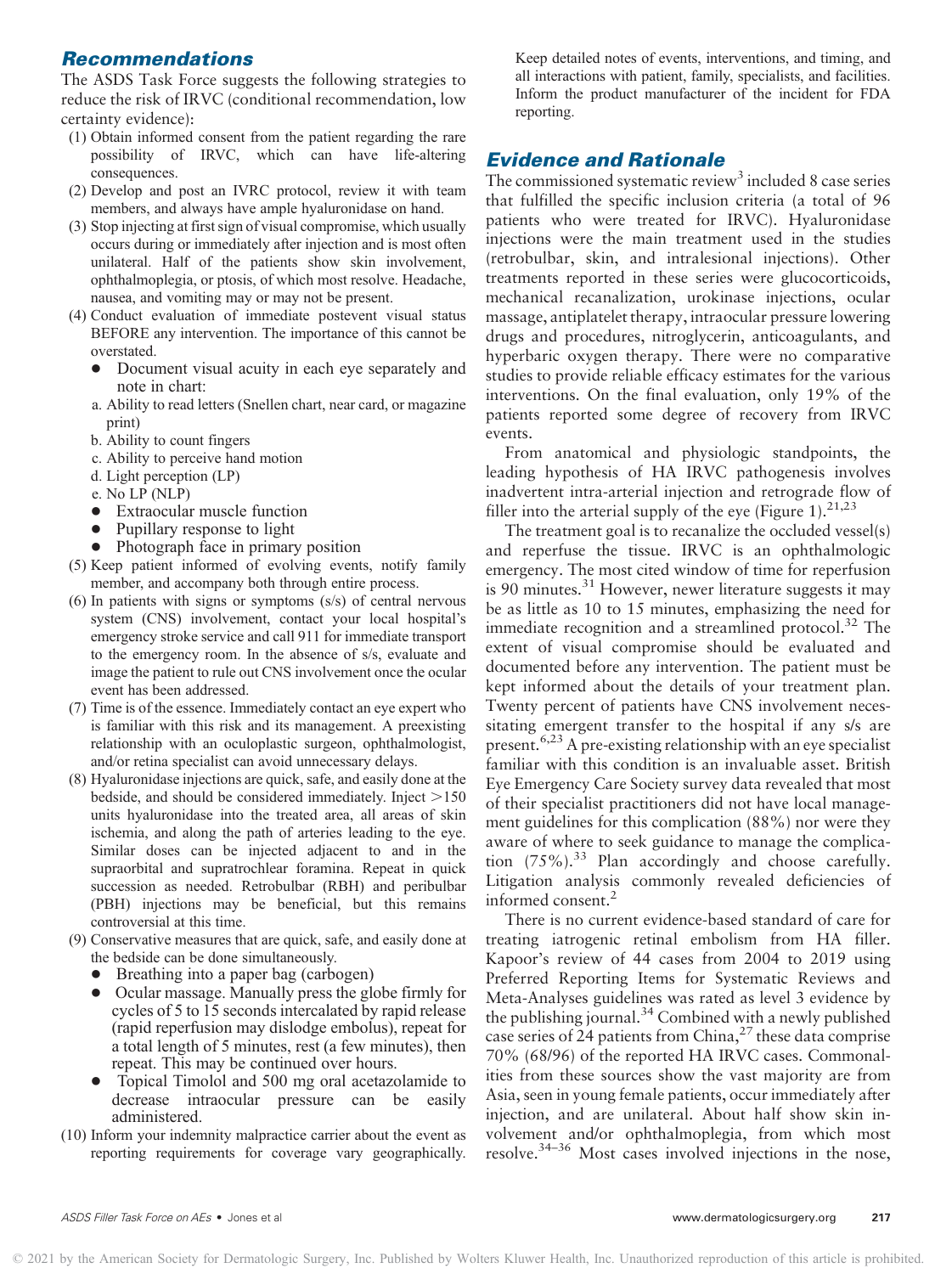glabella, and forehead. Temple, periorbital, and cheek accounted for the rest (Figure 2A,B).

Notably, cases involving the lower face (lip, chin, jawline) showed these patients were also injected in higher risk anatomic sites at the same session. No cases of HA IRVC were reported from the lower face when these areas were injected in isolation.23,26,34

Degree of vision loss predicts location of the embolus, which may be the most important prognostic factor. Partial vision loss after HA filler has a better prognosis than complete vision loss (Figure 3).<sup>21,26,34</sup>

Presentation with complete vision loss (NLP) is most often associated with ophthalmic artery occlusion (OAO) or central retinal artery occlusion (CRAO), and most do not recover.<sup>21-23,34,37,38</sup> Presentation with partial vision loss (blurry vision to diminished LP) is less commonly associated with OAO/CRAO, and more often includes more distal branches of both the posterior ciliary arteries or the central retinal artery, likely due to smaller emboli. Branch retinal artery occlusion (BRAO) has the most favorable prognosis.<sup>26</sup> Eighty percent of fat emboli present as complete vision loss, whereas 50% of HA present as partial vision loss, accounting for its better prognosis.<sup>21,23,34</sup>

All fully and partially recovered patients received some form of treatment.6,34 The improvement rate was 42% (20/ 47) in those treated with hyaluronidase versus 33% (7/21) in those that did not receive hyaluronidase. Hyaluronidase degrades HA, affording a potential opportunity for vision rescue. The short therapeutic window and the ability to get the enzyme to the embolus are the challenges. Therefore, timing, dose, route of administration, secondary thrombosis, and perhaps the type of HA may all play a role. Kapoor found the nose, glabella, and forehead accounted for 85% of the cases.<sup>34</sup> These areas are supplied by the supraorbital, supratrochlear, and dorsal nasal arteries, which are terminal branches of the ophthalmic artery and therefore provide a direct path to the ocular circulation.<sup>21,26,34</sup> Because vascularity is often variable and the location of the embolus (or emboli) is unknown, it may be prudent to flood this entire area and the supraorbital and supratrochlear foramina with hyaluronidase.<sup>39</sup> High-dose hyaluronidase injected quickly at multiple sites (subcutaneous  $\pm$ Foramina  $\pm$  RBH) showed the most favorable results.<sup>39–44</sup> There are 7 reports of full recovery with the use of hyaluronidase.<sup>39–44</sup> PBH/RBH injections may be beneficial, but remain controversial awaiting further safety and efficacy data.<sup>26,45,46</sup> A favorable risk/benefit ratio may exist in cases of impending blindness when performed by a trained practitioner.<sup>45</sup> Cases treated with intra-arterial thrombolysis (IAT) using thrombolytics, hyaluronidase, or both, have heretofore reported disappointing results.  $2^{1,38,47}$ However, Zhang recently reported improvement in 10/24 cases (42%) using IAT with hyaluronidase  $\pm$  urokinase, despite presentation with NLP/LP and delayed treatment.<sup>29</sup>

Traditional treatment for ocular occlusions not related to HA are aimed at lowering intraocular pressure with Timolol drops, acetazolamide, IV mannitol, or digital massage, dilating the retinal arteries (carbogen), decreasing edema (prednisone), and inhibiting thrombosis (aspirin). $21-23$ Specialist treatments include anterior chamber paracentesis, direct intra-arterial or IV injection of hyaluronidase  $\pm$ 



Figure 3. Schematic drawing of the ophthalmic artery, its branches, and possible obstruction points. Injected filler material (yellow droplet) is presumed to access the ophthalmic artery retrogradely via the supratrochlear, supraorbital, or dorsal nasal artery. Ophthalmic artery occlusion (OAO) is likely caused by complete proximal ophthalmic artery obstruction by a large filler bolus that migrated backward from the high injection pressure. It may also be that small particles migrated back to the central retinal artery and posterior ciliary artery origins and dispersed anterogradely into each branch as injection pressure decreased. This would cause a diffuse obstruction. Generalized posterior ciliary artery occlusion (GPCAO) or central retinal artery occlusion (CRAO) may occur depending on the extent of central retinal artery or posterior ciliary artery obstruction. When only the medial short posterior ciliary artery is involved, localized posterior ciliary artery occlusion (LPCAO) involving only the nasal choroid occurs. When only a branch of the central retinal artery is occluded, a branch retinal artery occlusion (BRAO) occurs. The mechanism of posterior ischemic optic neuropathy (PION) remains uncertain. The pial vascular plexus supplies blood to the intraorbital posterior optic nerve, and some vessels responsible for the pial plexus, which usually arise directly from the ophthalmic artery, may also be involved in these cases. Last, some particles may have accessed the internal carotid artery, causing a brain infarction. Reproduced with permission from Park and colleagues.<sup>21</sup>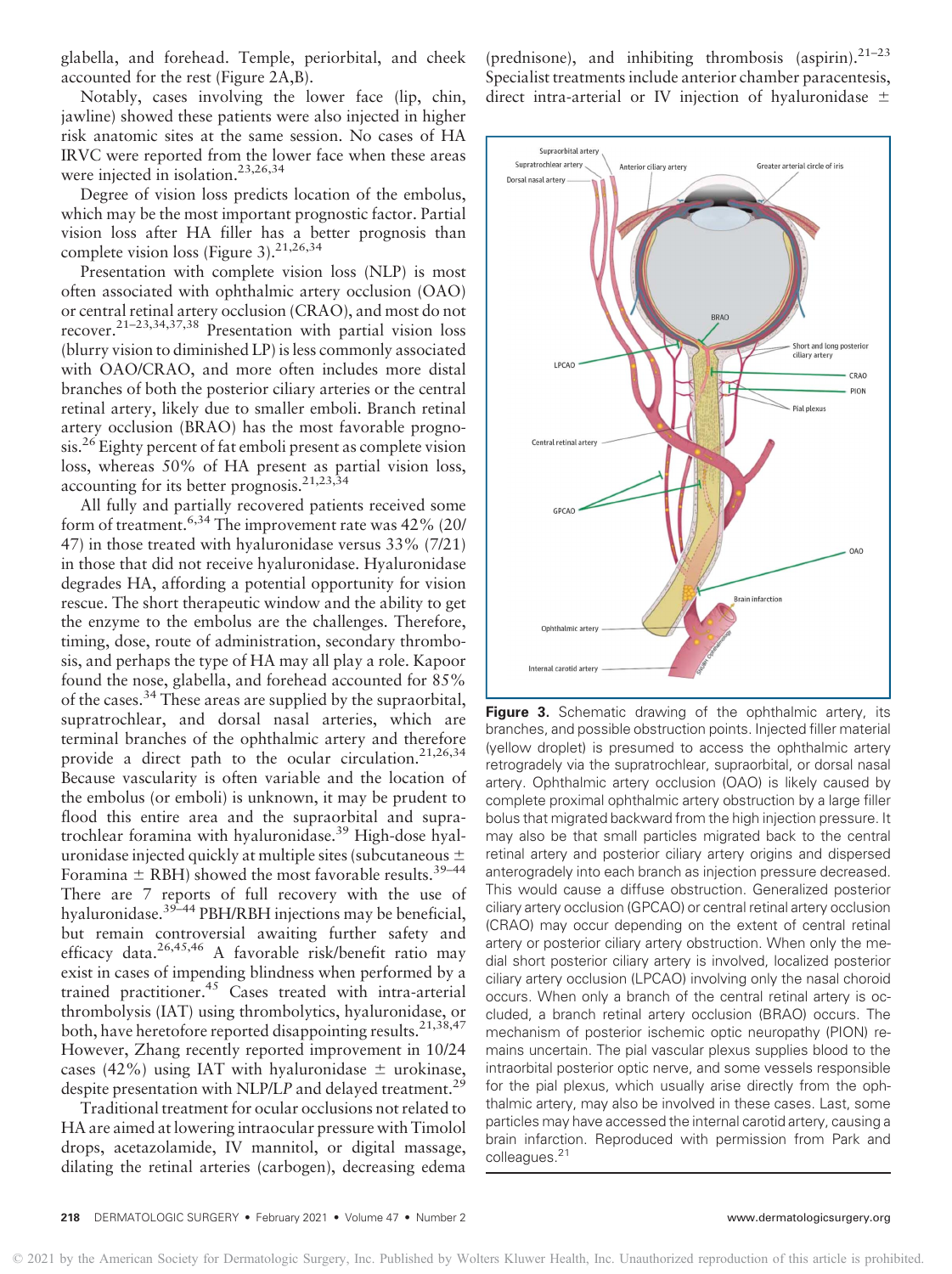urokinase for which isolated cases of improvement have been reported.<sup>6,23</sup> There are 2 reports of full recovery without the use of hyaluronidase. One was a BRAO who received 500 mg acetazolamide immediately; the other presented with a visual acuity of 20/20 and ophthalmoplegia who worsened to 20/200 with a field defect in 24 hours, then recovered after 14 days of conservative therapy.<sup>48,49</sup>

# Certainty in Evidence and Strength of Recommendation

The current recommendation depends on uncontrolled observational studies and extrapolation from indirect evidence, case reports, and the panel's clinical experience. Therefore, the overall certainty rating was judged to be low. This recommendation is conditional. The panel, which included patient representatives, considered patient's values that emphasize avoidance of visual complications and other factors such as feasibility and acceptability of these preventive measures.

### Implementation Techniques

Hypersensitivity reactions to hyaluronidase are uncommon but have been reported, mostly in the ophthalmology literature  $(0.05\%)$ , but not in the dermatology literature.<sup>5</sup> Patients with a history of anaphylactic reactions to bee stings may be more at risk.<sup>50</sup> Urgent situations may not allow time for skin testing. Video instructions for visual acuity testing and ocular massage can be found at (See Supplemental Digital Content 1, video, [http://links.lww.](http://links.lww.com/DSS/A730) [com/DSS/A730](http://links.lww.com/DSS/A730)).

### Future Research

A registry to obtain the true number of cases and treatment details would be a valuable resource.<sup>51</sup> Information to further clarify the mechanism of action of this complication will guide techniques for prevention and treatment. Hyaluronidase  $\pm$  thrombolytics may play a critical role in the treatment of HA IRVC, and further studies on the timing, dose, and route of administration (IAT, IV, RBH, OA injection) are needed, as is a more concentrated form of hyaluronidase to increase the dose without increasing the volume in some applications. Because this is a rare event, cadaveric and animal studies are invaluable. $52-54$ 

# Treatment of Vascular Occlusion Without Blindness (Skin Ischemia) **Background**

To reach areas that require tissue augmentation, needles or cannulas used to inject prepackaged soft tissue fillers into the deep dermis and subcutaneous tissues of the face often traverse densely vascularized areas, particularly those in the vicinity of the nose and mouth.<sup>55–57</sup> Veins or arteries may be inadvertently perforated such that filler material enters them, creating an obstruction that may impair vessel patency. It may be possible for the filler to accumulate adjacent to a vessel in sufficient quantity to cause tamponade and compromise blood flow. If not promptly

recognized<sup>58</sup> and treated, either of these events, although infrequent,<sup>59</sup> can culminate in, successively, local tissue ischemia, necrosis, eschar and tissue slough, and permanent scar.

### Recommendations

The ASDS task force recommends the strategies below for treatment of vascular occlusion (strong recommendation, moderate certainty evidence):

- (1) During a patient filler injection, when vascular regurgitation in the syringe (i.e., "red flash") or tissue blanching in the treatment area is observed by the health care professional injector, the injection should be stopped and treatment with injectable hyaluronidase be considered.
- (2) In patients who develop vascular occlusion of the skin of the face after treatment with filler, high-dose hyaluronidase should be injected promptly into the skin at the site of occlusion and any areas of ischemia on the immediate periphery.

### Evidence and Rationale

The commissioned systematic review<sup>3</sup> included 8 case series that fulfilled the specific inclusion criteria (a total of 100 patients who were treated for vascular occlusion without blindness after the use of injectable fillers). Occlusive events were predominantly reported after receiving HA filler injections (97%). All of the included studies reported the use of hyaluronidase injections (including retrobulbar and skin injections) at a median time of 45 hours after developing vascular occlusion. The review did not identify any comparative studies. Across these series, 77% of the patients recovered from the vascular occlusive events (complete resolution of vascular occlusions without skin necrosis was achieved in 49% of the included cases).

A common surgical principle with supporting mechanistic evidence is that if blood enters the filler syringe when the needle tip is positioned at the point of injection and the plunger is retracted, this indicates that the needle tip is in a vessel lumen or has perforated a nearby vessel.<sup>60</sup> In this event, continuing to inject filler would increase the risk of vascular occlusion. Transient tissue blanching, or whitening, possibly in a reticulated pattern (i.e., livedoid), and lasting a few seconds or longer, has also been noted to be an indicator of vascular compromise due to filler injection. When observed, this blanch typically occurs immediately after the filler is injected. Patient-reported pain, asymmetric edema, and slow capillary refill may help confirm the  $diagonosis.<sup>61</sup>$ 

Since 1971, it has been known that hyaluronidase is effective for catalyzing the disintegration of HA, the principal constituent of HA fillers. Among the FDAapproved formulations of hyaluronidase are those that are animal-derived (Hydase and Vitrase) and human recombinant (Hylenex). Of all the measures that can be undertaken to reverse an unwanted accumulation of HA filler in or around a vessel, hyaluronidase injection is the most specific and also the only intervention supported by virtually unanimous expert consensus.<sup>62-72</sup> Hyaluronidase is believed to be effective in this context by dissipating the HA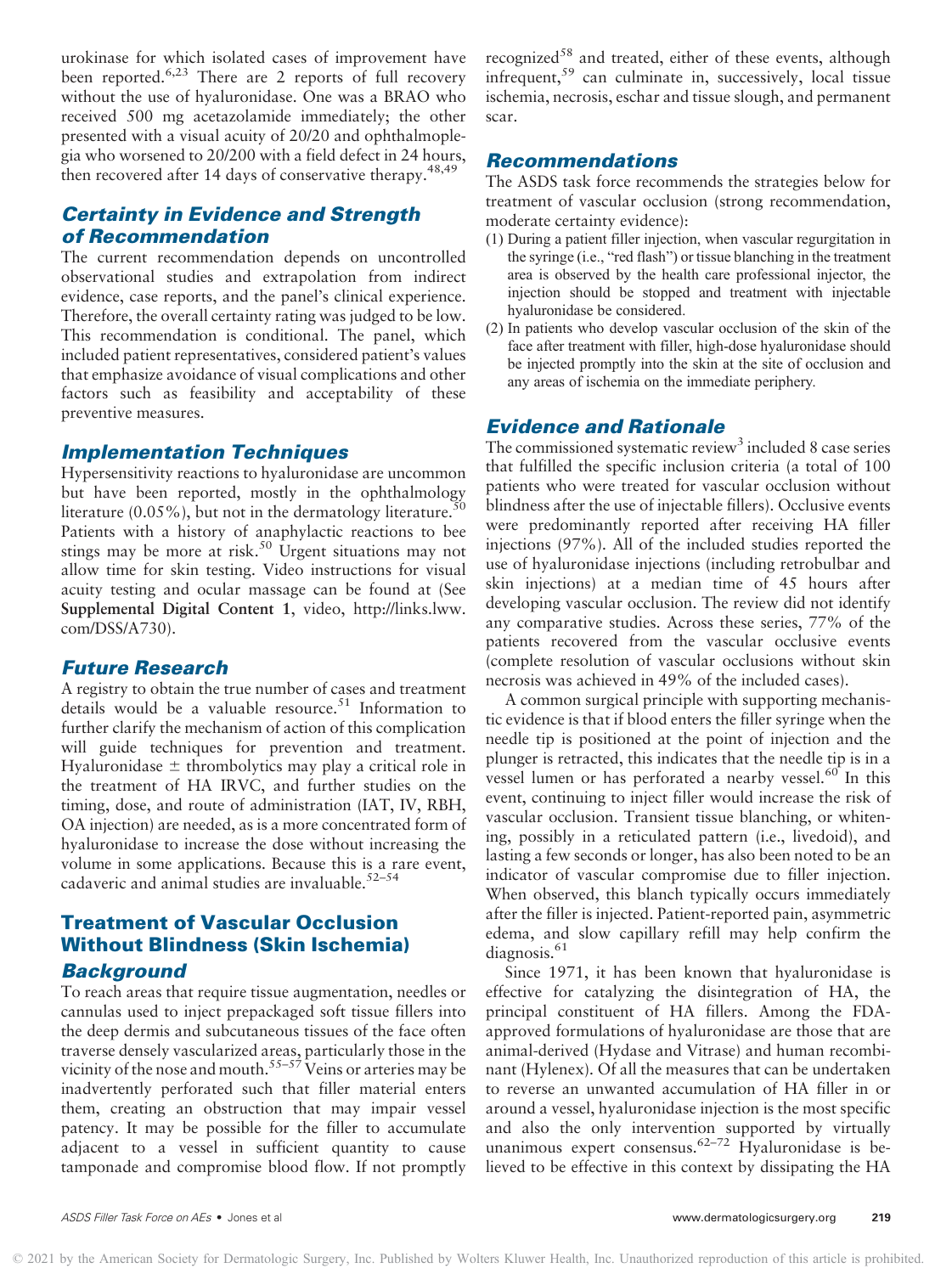filler both in the vessel lumen and encircling the vessel. Although there is a lack of consensus regarding the optimal dosage of hyaluronidase, which may vary based on clinical circumstances and the particular HA formulation, there is consensus that total dosage at each point in time hyaluronidase is injected should be on the order of hundreds of units.

# Certainty in Evidence and Strength of Recommendation

Reliance on signs such as "red flash" or tissue blanching is supported by physiologic and anatomic principles and likely reflects high certainty evidence. The certainty of evidence supporting the effectiveness of injectable hyaluronidase is of lower certainty and is based primarily on observational studies. However, the strong recommendation for its use as a treatment after a vascular occlusion has occurred is based on patient's values that emphasize avoidance of complications and other factors such as safety, feasibility, and acceptability of using hyaluronidase.

# Implementation Techniques

Hyaluronidase injections are likely to be most useful in reversing a skin vascular occlusion and preventing tissue necrosis if they are delivered immediately after occlusion. In addition, since the half-life of hyaluronidase in the skin is counted in minutes, repeat injections should be considered. A recent study by Lee and colleagues<sup>63</sup> found superior results when 500 units was administered as 125 units at 15 minute intervals rather than as a single bolus. Unfortunately, vascular occlusions of the skin are often not detected at the time of injection, instead being discovered when the patient reports persistent pain, swelling, or redness 1 or 2 days later.<sup>73</sup> Because office staff may receive the relevant call from an affected patient, identification of the problem may be contingent on nurses and other office staff being educated $^{51}$  that such sequelae require further investigation, ideally with the patient coming to the office for a clinical examination.

Apart from hyaluronidase injections, skin massage, intralesional or systemic corticosteroids, warm compresses, and oral aspirin may be helpful in treating skin vascular occlusion. The expert panel noted that nitroglycerin may be less useful.<sup>74–76</sup> If a calcium hydroxylapatite filler is responsible for an occlusion, there is early evidence that sodium thiosulfate injection may dissipate the filler,  $77,78$ although evidence is lacking regarding its use with vascular occlusion. By 1 to 2 days after occlusion onset, necrosis may not be preventable.<sup>79,80</sup> At this point, management consists of wound care, including appropriate topical emollients and wound dressings. Antimicrobials, such as antibiotics or antivirals, may be considered if there is evidence of incipient infection in devitalized skin, and hyperbaric oxygen treatments have been attempted.<sup>81</sup> Once the site has healed, the need for scar revision is evaluated.

Reducing the risk of skin vascular occlusions may be possible. There is an emerging consensus that filler injection with cannulas, $82$  particularly those of higher bore, may be less likely to injure vessels than injection with needles. Slow, superficial, and low volume injections, and injections that aim upward, tenting the skin, may also reduce risk, although these common-sense strategies have not been well-studied.

# Future Research

Research is needed to better understand the pathophysiology of vascular skin occlusions associated with filler injections. Animal studies may be appropriate to characterize the scale and loci of anatomic disruptions, which may clarify the optimal doses of hyaluronidase needed and also provide insight into injection methods that reduce the risk of intravascular injection.

# Reducing the Incidence of Nodules With Hyaluronic Acid Fillers

# **Background**

Nodules can develop with injections of all iterations of HA soft tissue fillers.<sup>1,83</sup> For the purposes of these ASDS evidence-based guidelines, we define nodules as early or late onset events (late presenting more than 4 weeks posttreatment) and as either inflammatory (erythematous, edematous, tender, hot) or noninflammatory (nontender, minimal erythema). Delayed-onset adverse reactions of over 1-month duration are uncommon, but with the advent of newer fillers and increased popularity of injectable soft tissue augmentation, more reports of such events are found in the literature.<sup>83</sup> In addition, delayed nodules because of certain HA fillers manufactured with Vycross technology have been found in some reports to have a higher incidence of late-onset nodules.<sup>84-87</sup> Prevention strategies are therefore needed.

### Recommendations

The ASDS task force recommends active adoption of strategies to reduce the risk of inflammatory and noninflammatory early and late nodules (strong recommendation, low certainty evidence):

- (1) Obtain a thorough history regarding active facial infection, autoimmune diseases, recent dental work, immunizations, facial trauma, and past history of permanent or non-HA fillers
- (2) Avoid injection into areas with active inflammation
- (3) Adopt aseptic technique
- (4) Use the smallest bolus possible, such as 0.1 to 0.2 mL.
- (5) Provide post-treatment patient education including delaying application of make-up, creams, lotions, tap water, ice, and avoiding manipulation of the area after the procedure
- (6) Avoid dental procedures, invasive diagnostic procedures, and surgical procedures for greater than 2 weeks either before or after filler procedures

# Evidence and Rationale

The commissioned systematic review<sup>3</sup> included 41 randomized controlled trials, 6 comparative observational studies, and 81 noncomparative case series that reported on a total of 6,183,147 patients who received different brands of HA filler injections for aesthetic purposes. The review also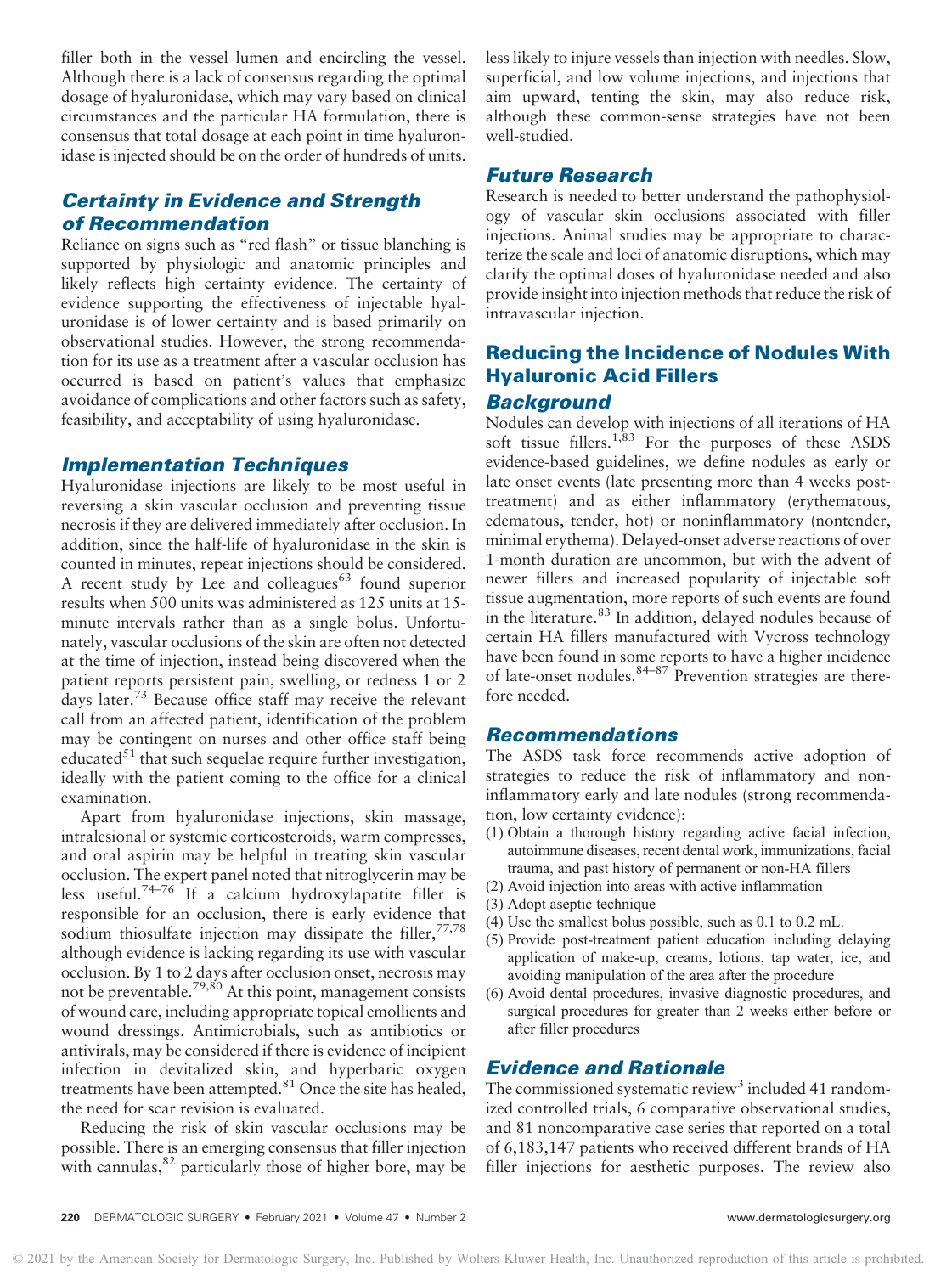included a separate analysis with a total of 2,537 nodules and inflammatory events related to HA injections reported to the FDA MAUDE database over a 10-year period (2007–2017). The review focused on identifying risk factors such as the type and dose of the filler and injection technique.

The overall safety profile of HA fillers is very good. Adverse events are rare based on the number of worldwide injectable procedures. Delayed-onset adverse event reactions are uncommon and consist of both cyclic and persistent areas of facial edema, erythema, tenderness and firm nodules, or indurated plaques. The underlying etiology may involve either the manufacturing process or nature of the product, host sensitivity, injection technique, or a combination of these factors. Inflammatory nodules may stem from systemic immune up-regulation, hypersensitivity, foreign body reaction, infection, sterile abscess, or biofilm.88–<sup>90</sup> Noninflammatory cold nodules may be due to inadvertent placement superficially, migration, or excessive product. Host factors include immune sensitivity, prior permanent fillers, and systemic or active infection. Some series have demonstrated an increased risk of delayed nodules after a flu virus,  $85$  after vaccinations or immunizations,  $91$  and during cold and flu season.  $92$  Regarding the type of HA, 3 separate studies indicated that Vycross technology has a 1% to 4% delayed nodule risk, which may be related to the area injected (lips, tear trough).  $86,87,92$ Although unclear, lower molecular weight oligosaccharides in Vycross may be immunogenic. Hypersensitivity has been most associated with delayed-onset nodules, but biofilms and atypical organisms have been implicated in some cases.  $88,89$  Aseptic technique is encouraged, although clinical evidence has failed to prove that one technique is better than another.<sup>91,93,94</sup> There is a lack of consensus regarding the period of time to resume make-up application and avoid tap water exposure, although most suggest a delayed period of time after the filler session.<sup>84</sup>

# Certainty in Evidence and Strength of Recommendation

The current recommendation depends on observational studies and basic anatomic and surgical principles in which we have higher certainty and can be considered best practice statements. The evidence supporting strategies and interventions to reduce the risk of nodules after injection is however of low certainty. The panel, which included patient representatives, considered patient's values that emphasize avoidance of nodules and other factors such as feasibility and acceptability of these preventive measures.

# Implementation Techniques

A thorough patient history is essential. Aseptic technique is an important preventative factor. Patients must have a clean, make-up free face before injections. Alcohol alone may not be sufficient. Antiseptic cleansers such as chloroxylenol, benzalkonium chloride, hypochlorous acid, or povidone iodine should be considered. Avoid touching the

cannula during treatment, and change needles frequently. Larger injection quantities may contribute to an increased level of risk.<sup>92</sup> Specific types of fillers such as HAs with Vycross technology have been associated with increased risk. Patients should be advised to avoid potential triggering factors (dental procedures, vaccinations, manipulation) for a period of 2 weeks or longer following HA filler injections.

# Future Research

Research is needed to better understand the differences in injectable fillers, specifically why certain crosslinking technology such as Vycross with both high and low molecular weight particles seems to be more immunogenic. More evidence-based data on prevention, aseptic technique, and treatment is necessary. In addition, a central repository to collect these types of complications is crucial.

# Treatment of Nodules and Inflammatory Events From Hyaluronic Acid Fillers Background

Hyaluronic acid fillers have become the most versatile and widely used subset of volumizing fillers worldwide. Inflammatory and noninflammatory nodules due to HA filler injections are uncommon, but there are a number of reports of nodule formation due to all HA fillers. $<sup>1</sup>$  Early nodules</sup>  $(developing < 4$  weeks after implantation) may be common treatment responses that usually resolve, or related to injection technique (too superficial, excessive amount, incorrect anatomical area) and are reversible with hyaluronidase. Late-onset nodules (developing  $>4$  weeks after implantation) have been increasingly reported in the past 5 years, <sup>85,86,92</sup> and their diagnoses and management are often challenging.

### Recommendations

The ASDS task force suggests the following measures to manage inflammatory and noninflammatory early and late nodules (conditional recommendation, low certainty evidence):

- (1) Differentiate between noninflammatory (firm, nontender, no erythema) and inflammatory (erythematous, edematous, tender).
- (2) Noninflammatory nodules caused by overcorrection or superficial placement that are persistent and bothersome may be treated with intralesional hyaluronidase
- (3) For inflammatory nodules, rule out possible infection by history and examination (warmth, drainage, fluctuance, severe induration, tenderness, erythema, or fever)
	- $\bullet$  If fluctuant, incision, drainage, and appropriate stains and cultures are recommended.
- (4) If infection is suspected, broad-spectrum antibiotic therapy should be instituted and modified as cultures dictate. Dual antibiotic therapy should be instituted if a triggering event is suspected (sinusitis, dental abscess, other) or if the nodule(s) persists, with consideration of a quinolone and macrolide.
- (5) Delayed noninflammatory nodules without suspicion of infection may be treated initially with oral corticosteroids for 1 to 2 weeks, rather than dissolving with hyaluronidase, should the retention of the filler effect be desired. Addition of antibiotics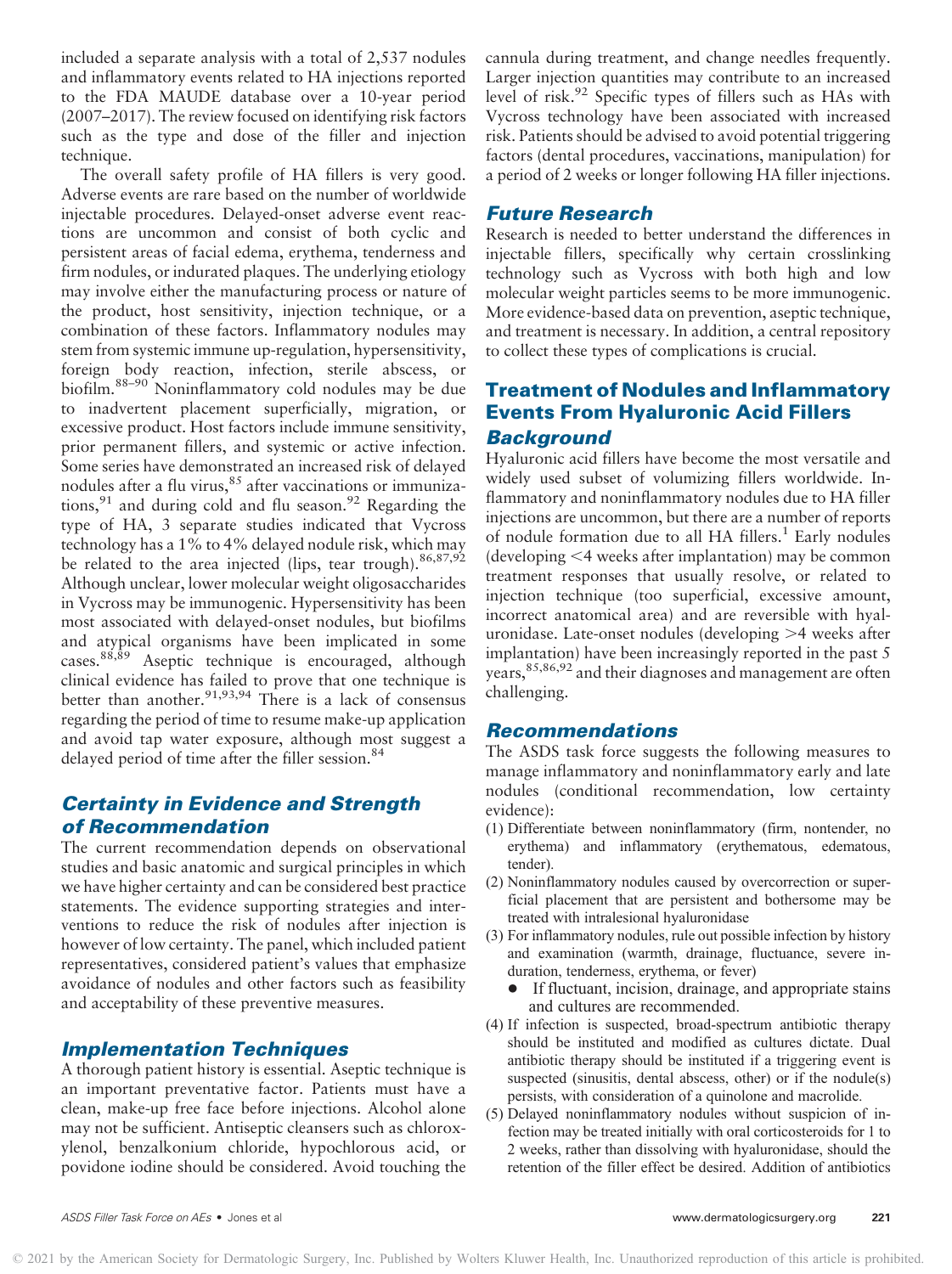(doxycycline or minocycline) should be considered for antiinflammatory and antimicrobial properties.

(6) Alternatives to a course of oral corticosteroid therapy include intralesional triamcinolone with or without 5-fluououracil (5- FU), or intralesional hyaluronidase.

# Evidence and Rationale

The commissioned systematic review<sup>3</sup> included 6 case series of inflammatory events and 14 of nodules that were treated with hyaluronidase injections (total of approximately 300 patients). The overwhelming majority of these events were of late-onset  $(\geq 1$  month). The reported resolution rates were 80% and 78%; respectively. Other interventions administered in the series included conservative management, saline dressings, probiotics, antibiotics, antihistamines, hydroxychloroquine, oral valacyclovir, ibuprofen, indomethacin, corticosteroids, drainage, and surgery. There were no comparative studies to derive true efficacy estimates for the various interventions. Therefore, this recommendation is based on case reports and adverse events noted in large retrospective analyses $92$  and randomized clinical trials<sup>95</sup>; and input of the ASDS task force about how they treat adverse events in their own practice.

Optimal treatment depends on appropriate diagnosis of noninflammatory versus inflammatory nodules $92,96$  and whether an infectious process is suspected.<sup>90,96</sup> Severity and associated symptoms of the nodule also play a role in its management. Early nodules  $\leq 4$  weeks from implantation) due to HA are most likely because of technique or inappropriate product for the area and may be efficiently treated with reassurance or dissolved with hyaluronidase depending on severity. Some HA fillers are more difficult to dissolve and may require increased doses of hyaluronidase for complete resolution.<sup>97,98</sup> Delayed-onset nodules ( $>4$ weeks from implantation) are often likely immunemediated, but may be infectious.<sup>83,92</sup> It is important to first rule out and/or treat active acute infectious processes, obtain cultures and treat with antibiotics if infection is suspected. Without s/s of active infection (fluctuance, heat, associated adjacent or concomitant systemic infection), oral corticosteroids have proven effective, particularly with Vycross-associated nodules.<sup>92</sup>

Dosing protocols vary, ranging from 1 to 2 weeks of therapy with or without tapering and repeating the course of corticosteroids, should the nodule recur, with an average starting dose of 30 mg of prednisone per day. Intralesional triamcinolone acetonide may be considered if oral steroids are contraindicated or declined. Concomitant treatment with doxycycline or minocycline should considered as well for antimicrobial and anti-inflammatory effects. In cases resistant to treatment with cortisone and antibiotics, hyaluronidase in appropriate doses depending on the filler may be instituted. Products using Vycross technology prove harder to dissolve, and larger doses may be necessary, with hundreds of units of hyaluronidase needed to dissolve 1  $cc$  of Vycross gels.<sup>98</sup> Biofilms may play a role in resistant cases although a cause and effect role has not been proven.<sup>90</sup> Intralesional 5-FU (50 mg/ mL) in combination with triamcinolone may be helpful for

stubborn cases as 5-FU has been well documented to have both antimitotic and antimicrobial effects.<sup>88</sup>

# Certainty in Evidence and Strength of Recommendation

The current recommendation depends on observational studies of low certainty. The panel considered patient's values that emphasize great desire to resolve nodules and other factors such as feasibility and acceptability of the recommended treatments.

## Implementation Techniques

Expert consensus is that not all nodules require treatment. Early-onset nodules are often related to placement of the material or injection responses that frequently resolve with time. Some late-onset nodules may resolve spontaneously without treatment and can be followed clinically.<sup>92</sup> Treatment options for noninflammatory delayed nodules include 30 mg of prednisone given by mouth in the morning for 1 to 2 weeks in combination with doxycycline or minocycline. Alternatives include intralesional triamcinolone with or without 5-FU (see implementation section under non-HA and permanent fillers for more information). For unresponsive or recurrent delayed nodules, hyaluronidase is effective in proper doses. Vycross technology may take hundreds of units to dissolve 1 cc of gel. Fluctuant, warm nodules should be approached differently, with the consideration for an infectious etiology that would require incision and drainage, bacterial culture, and antibiotic therapy. Biopsy is rarely needed, because clinical correlation can be sufficient to make the diagnosis but may be useful in resistant cases, especially where prior placement of permanent fillers is suspected.

### Future Research

Comparative studies with different management protocols would be invaluable but may be impractical because of the relatively small numbers of cases per institution. Therefore, prospective patient registries and multicenter collaborations are needed. Further understanding etiology of delayed nodules and optimal dosing for corticosteroid therapy and hyaluronidase is needed.

# Treatment of Nodules Caused From Permanent and Semipermanent Fillers Background

Nodules and induration are more common with the permanent fillers liquid injectable silicone (LIS) and polymethylymethacrylate (PMMA) (Bellafill, Suneva Medical, San Diego, CA and others outside the US).<sup>90,99-101</sup> They appear years after injection and are usually granulomatous on biopsy. Non FDA-approved hydrogel polymers polyakylimide (Bio-Alcamid, Polymekon, Brandisi, Italy) and polyacrylamide (Aquamid, Soeburg, Denmark, and others outside the US) are prone to late-appearing abscesses that may be infectious and drainable.<sup>90,102–106</sup> Semipermanent fillers include poly-L-lactic acid (PLLA) (Sculptra,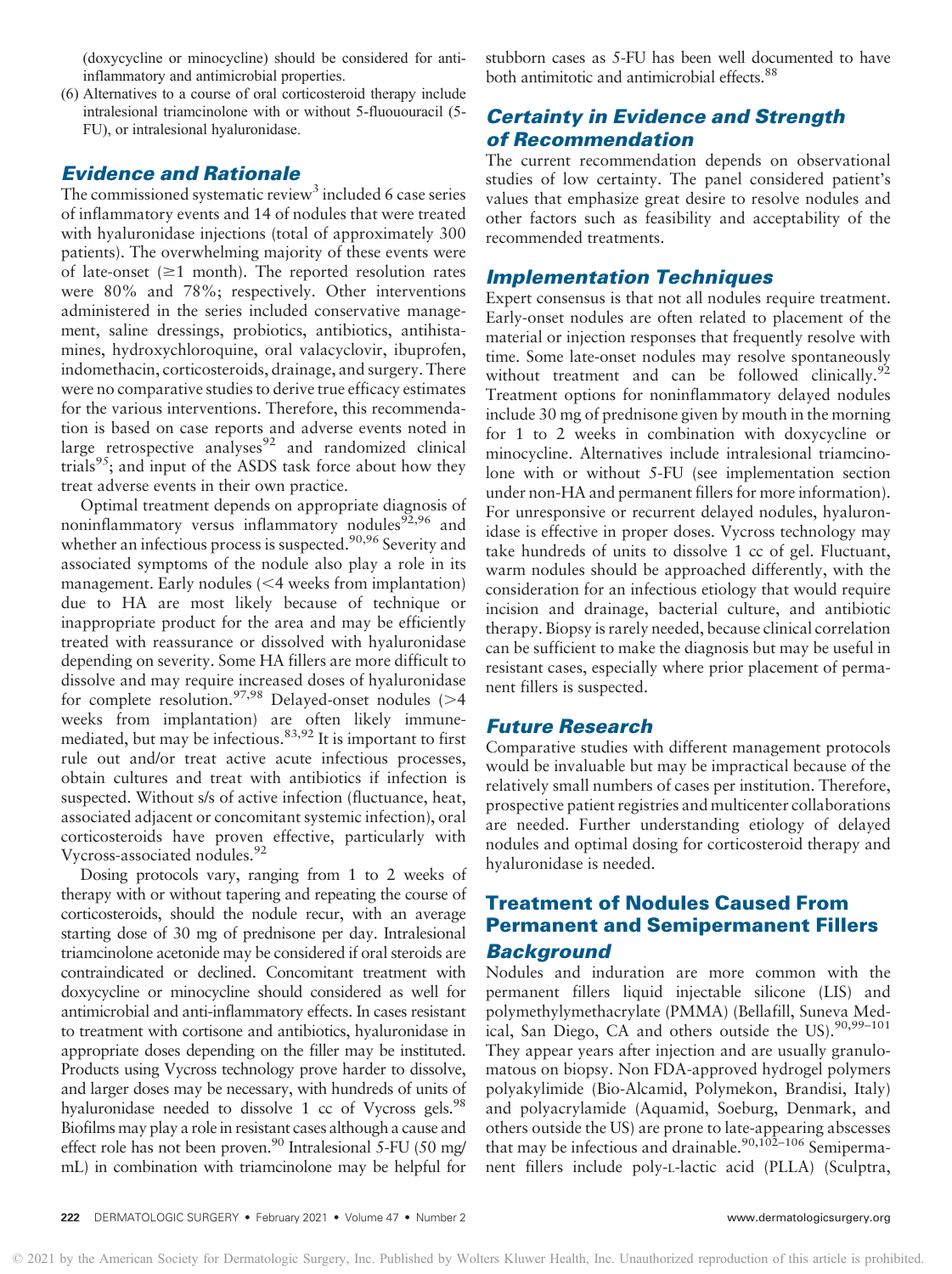Restylane fillers; Galderma, Uppsala, Sweden) and calcium hydroxylapatite (CaHa) (Radiesse, Belotero fillers; Merz, Franksville WI), which are not permanent but induce fibroplasia over time. Both may cause nodules that may be granulomatous on biopsy.<sup>107,108</sup> Occasionally, nodules may occur because of overcorrection, excessive fibroplasia, or misplacement of product too superficially or in inappropriate anatomical areas. Unfortunately, in most cases there is no erasing agent to eradicate these fillers, as is possible with hyaluronidase for HA fillers (with the possible exception of sodium thiosulfate for CaHa). $^{77,78}$ 

# Recommendations

The ASDS task force suggests the following measures to manage nodules caused from permanent and semipermanent fillers (conditional recommendation, low certainty evidence):

- (1) In patients presenting with nodules after skin fillers, identification of the filler responsible for the nodule is important because filler type can affect the choice of treatment. If history is not reliable, we suggest a biopsy or ultrasound.
- (2) In patients with "hot" nodules that are red, tender, edematous, indurated, and warm, antibiotic therapy that covers common skin pathogens (staphylococcus aureus, streptococcal species, p. acnes) may be considered.
- (3) In patients with fluctuant nodules, incision, drainage, and cultures are recommended.
- (4) In patients with "cold" nodules (not red, tender, warm, or fluctuant) caused by LIS or PMMA, intralesional injections of 5-FU mixed with triamcinolone at monthly intervals are recommended. Laser therapies may be considered for those who fail intralesional injections.
- (5) In patients with nodules after hydrogel polymers (Bioalcamid, Aquamid) who are more prone to late-appearing fluctuant abscesses, incision and drainage of the filler, with antibiotics to cover streptococcus viridans in addition to common skin pathogens are recommended.
- (6) In patients with nodules caused from PLLA, watchful waiting is recommended because these nodules usually resolve over months to years without treatment. Injections with triamcinolone with or without 5-FU may be useful for troublesome nodules where watchful waiting is not acceptable.
- (7) Nodules from CaHa usually resolve over months to years without treatment. For troublesome nodules where watchful waiting is not acceptable, intralesional injection of aqueous solutions with vigorous massage, and consideration of sodium thiosulfate are recommended.
- (8) Surgical excision is considered a last resort

### Evidence and Rationale

The commissioned systematic review<sup>3</sup> included 22 noncomparative case series totaling 333 patients who were treated for inflammatory events related to different types of permanent and semipermanent dermal fillers. Resolution of fillerrelated inflammatory events after receiving an intervention was achieved in 86% of the patients. Most of the cases were late-onset  $(\geq 1$  month). Patients who underwent treatment for early-onset inflammatory events  $\leq 1$  month) had a 100% success rate. Interventions used in this series included massage, ice compresses, non steroidal anti inflammatory medications

(NSAIDs), corticosteroids, antibiotics, laser therapy, needle aspiration, incision and drainage, and surgery. Data were inadequate to draw conclusions about the efficacy of different interventions. The review also identified 25 noncomparative case series totaling 684 patients who were treated for nodules related to permanent and semipermanent dermal filler injections. Resolution of nodules after receiving an intervention was achieved in 77% of the patients; most of which were of late-onset nodules  $(\geq 1$  month). Interventions used in this series include massage, NSAIDs, corticosteroids, antibiotics, hydroxychloroquine, laser therapy, needle aspiration, incision and drainage, and surgery. Data were inadequate to draw conclusions about the efficacy of the various interventions.

In patients presenting with nodules after injectable fillers, identification of the filler responsible for the nodule is essential, as the filler type will affect the choice of treatment, especially with non-HA fillers. If history is not reliable, biopsy or ultrasound may offer guidance.<sup>20,109,110</sup>

Most nodules caused by LIS and PMMA appear years after injection. Nodules are usually foreign body granulomas on biopsy and respond to injection with intralesional triamcinolone.<sup>99</sup> There are reports of successfully treating PMMA and other permanent filler nodules with laser.<sup>111,112</sup> Many nodules caused by fillers (permanent or non-permanent) are labeled biofilms. Biofilms are complex colonies of bacteria that adhere to surfaces and are resistant to antibiotics and difficult to culture. Although there is insufficient evidence proving that biofilms are causative of filler nodules, it is prudent to consider antimicrobial therapy. Some protocols recommend 2 weeks of double antibiotic therapy (a macrolide and quinolone), $^{90}$  but efficacy data are lacking. There is solid evidence that 5-FU has potent antimicrobial properties, in addition to antimitotic properties.88,113 Monthly intralesional injection of lower doses of triamcinolone admixed with 50 mg/cc 5-FU has proven effective for delayed nodules from LIS and may decrease the risk of adverse events associated with higher doses and concentrations of triamcinolone, while adding the antimicrobial properties of 5-FU.<sup>100</sup> However, nodules or induration may reappear over months to years, necessitating reinjection.

Hydrogel polymers consist of over 95% water and a small percentage of the synthetic polymers polyalkylamide (Bio-Alcamid) or polyacrylamide (Aquamid). Both are associated with late-appearing infections, and antimicrobial therapy should be used when treating nodules or abscesses. In 2 publications reporting a total of 19 cases of late-appearing abscesses to Bio-Alcamid, most resolved with incision and drainage, with and without irrigation. Cultures revealed streptococcus species in the majority, particularly streptococcus viridans, which underscores the recommendation to use antibiotics covering streptococcus species in these cases.<sup>102,104</sup> Nondrainable nodules without fluctuance may be treated with broad-spectrum oral antibiotics and intralesional 5- FU and triamcinolone.

Nodules related to PLLA are often granulomatous on biopsy107,108 and may be treated with intralesional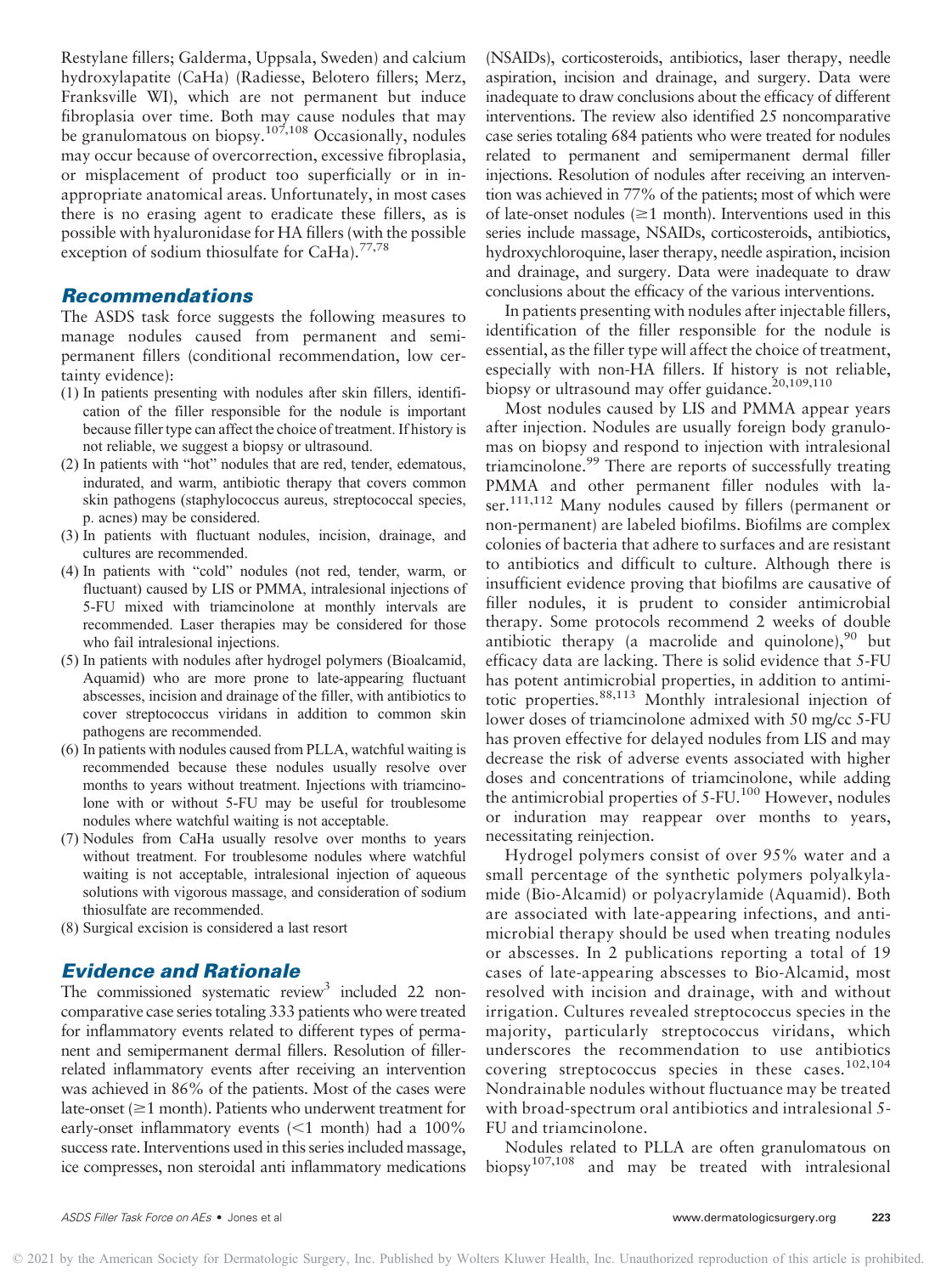cortisone with or without 5-FU. Nodules will often spontaneously resolve over months to years.

Nodules related to CaHa also often spontaneously resolve over months to years. Injections of aqueous solutions combined with massage may also help disperse  $CaHa$  nodules.<sup>114</sup> Early evidence is promising using intralesional sodium thiosulfate to eradicate CaHa in vivo to resolve nodules, but it requires further study to determine efficacy and safety.77,78

For all nodules caused by permanent and semipermanent fillers, excision is a last resort.

# Certainty in evidence and strength of recommendation

The current recommendation depends on observational studies of low certainty. The panel considered patient's values that emphasize great desire to resolve nodules and other factors such as feasibility and acceptability of the recommended treatments.

### Implementation Techniques

Where indicated as an intralesional treatment, 5-FU is supplied as a 50 mg/cc solution. One long-term study has achieved good results treating LIS nodules with 1 cc of 50 mg/cc 5-FU admixed with 0.1 cc of 40 mg/cc triamcinolone and injected intralesionally into the nodule.100 Superficial intradermal injections should be avoided to prevent atrophy. It is recommended not to exceed 2 cc's of this mixture during a single treatment to avoid systemic toxicity. Treatments are performed at monthly intervals until optimal resolution is achieved. For all nodules, the ASDS task force suggests excision as a last resort, where other treatment modalities have failed.

### Future Research

Future research is needed to define the role of biofilm and immune system triggers in the etiology of nodules caused from permanent and semipermanent fillers, and the role of antimicrobial and immune suppressant therapies. Further research is also needed to elucidate the safety and effectiveness of sodium thiosulfate for CaHA nodules, and to develop more proven treatment protocols.

### Acknowledgments

Editorial support was provided to the authors by Diane K Murphy, MBA, and was funded by ASDS.

### References

- 1. Povolotskiy R, Oleck NC, Hatzis CM, Paskhover B. Adverse events associated with aesthetic dermal fillers: a 10-year retrospective study of FDA data. Am J Cos Surg 2018;35:143–51.
- 2. Rayess HM, Svider PF, Hanba C, Patel VS, et al. A cross-sectional analysis of adverse events and litigation for injectable fillers. JAMA Facial Plast Surg 2018;20:207–14.
- 3. Nayfeh T, Shah S, Malindras K, Amin M, et al. A systematic review supporting the American Society for Dermatologic Surgery guidelines on the prevention and treatment of adverse events of injectable fillers. Dermatol Surg 2021;47:227–34.
- 4. Murad MH. Clinical practice guidelines: a primer on development and dissemination. Mayo Clin Proc 2017;92:423–33.
- 5. Kim YS, Choi DY, Gil YC, Hu KS, et al. The anatomical origin and course of the angular artery regarding its clinical implications. Dermatol Surg 2014;40:1070–6.
- 6. Beleznay K, Carruthers JDA, Humphrey S, Carruthers A, et al. Update on avoiding and treating blindness from fillers: a recent review of the world literature. Aesthet Surg J 2019;39:662–74.
- 7. Goodman GJ, Roberts S, Callan P. Experience and management of intravascular injection with facial fillers: results of a multinational survey of experienced injectors. Aesthet Plast Surg 2016;40:549-55.
- 8. Pavicic T, Webb KL, Frank K, Gotkin RH, et al. Arterial wall penetration forces in needles versus cannulas. Plast Reconstr Surg 2019; 143:504e–512e.
- 9. Fitzgerald R, Bertucci V, Sykes JM, Duplechain JK. Adverse reactions to injectable fillers. Facial Plast Surg 2016;32:532–55.
- 10. Tseng FW, Bommareddy K, Frank K, DeLorenzi C, et al. Descriptive analysis of 213 positive blood aspiration cases when injecting facial soft tissue fillers. Aesthet Surg J. 2020;sjaa075. doi:10.1093/asj/ sjaa075. Epub 2020 Jun 6.
- 11. Cotofana S, Lachman N. Arteries of the face and their relevance for minimally invasive facial procedures: an anatomical review. Plast Reconstr Surg. 2019;143:416–26. Erratum in: Plast Reconstr Surg. 2019;143(4):1282-1283.
- 12. Cho KH, Dalla Pozza E, Toth G, Bassiri Gharb B, et al. Pathophysiology study of filler-induced blindness. Aesthet Surg J 2019;39: 96–106.
- 13. Cotofana S, Alfertshofer M, Frank K, Bertucci V, et al. Relationship between vertical glabellar lines and the supratrochlear and supraorbital arteries. Aesthet Surg J. 2020;sjaa138. doi:10.1093/asj/sjaa138. Epub 2020 May 29.
- 14. Carruthers JDA, Carruthers JA. Appreciation of the vascular anatomy of aesthetic forehead reflation. Dermatol Surg 2018;44:S2–S4.
- 15. Choi D, Bae J, Youn K, Kim W, et al. Topography of the dorsal nasal artery and its clinical implications for augmentation of the dorsum of the nose. J Cosmet Dermatol 2018;17:637-42.
- 16. Lee W, Kim JS, Oh W, Koh IS, et al. Nasal dorsum augmentation using soft tissue filler injection. J Cosmet Dermatol 2019. doi: 10.1111/jocd.13018. Epub 2019 Jun 3.
- 17. Carruthers J, Humphrey S, Beleznay K, Carruthers A. A suggested injection zone for soft tissue fillers in the temple. Dermatol Surg 2017;43:756–7.
- 18. Cotofana S, Gaete A, Hernandez CA, Casabona G, et al. The six different injection techniques for the temple relevant for soft tissue filler augmentation procedures—clinical anatomy and danger zones. J Cosmet Dermatol 2020;19:1570–9.
- 19. Cotofana S, Alfertshofer M, Schenck TL, Bertucci V, et al. Anatomy of the superior and inferior labial arteries revised: an ultrasound investigation and implication for lip volumization. Aesthet Surg J. 2020;sjaa137. doi: 10.1093/asj/sjaa137. Epub 2020 May 29.
- 20. Schelke LW, Decates TS, Velthuis PJ. Ultrasound to improve the safety of hyaluronic acid filler treatments. J Cosmet Dermatol 2018; 17:1019–24.
- 21. Park KH, Kim YK, Woo SJ, Kang SW, et al. Iatrogenic occlusion of the ophthalmic artery after cosmetic facial filler injections: a national survey by the Korean Retina Society. JAMA Ophthalmol 2014;132:714–23.
- 22. Chen Y, Wang W, Li J, Yu Y, et al. Fundus artery occlusion caused by cosmetic facial injections. Chin Med J (Engl) 2014;127:1434–7.
- 23. Beleznay K, Carruthers JD, Humphrey S, Jones D. Avoiding and treating blindness from fillers: a review of the world literature. Dermatol Surg 2015;41:1097–117.
- 24. Sorensen EP, Council ML. Update in soft-tissue filler-associated blindness. Dermatol Surg 2020;46:671–7.
- 25. Chatrath V, Banerjee PS, Goodman GJ, Rahman E. Soft-tissue fillerassociated blindness: a systematic review of case reports and case series. Plast Reconstr Surg Glob Open 2019;7:e2173.
- 26. Lee W, Koh IS, Oh W, Yang EJ. Ocular complications of soft tissue filler injections: a review of literature. J Cosmet Dermatol 2020;19:772–81.
- 27. Zhang LX, Lai LY, Zhou GW, Liang LM, et al. Evaluation of intraarterial thrombolysis in treatment of cosmetic facial filler-related ophthalmic artery occlusion. Plast Reconstr Surg 2020;145:42e–50e.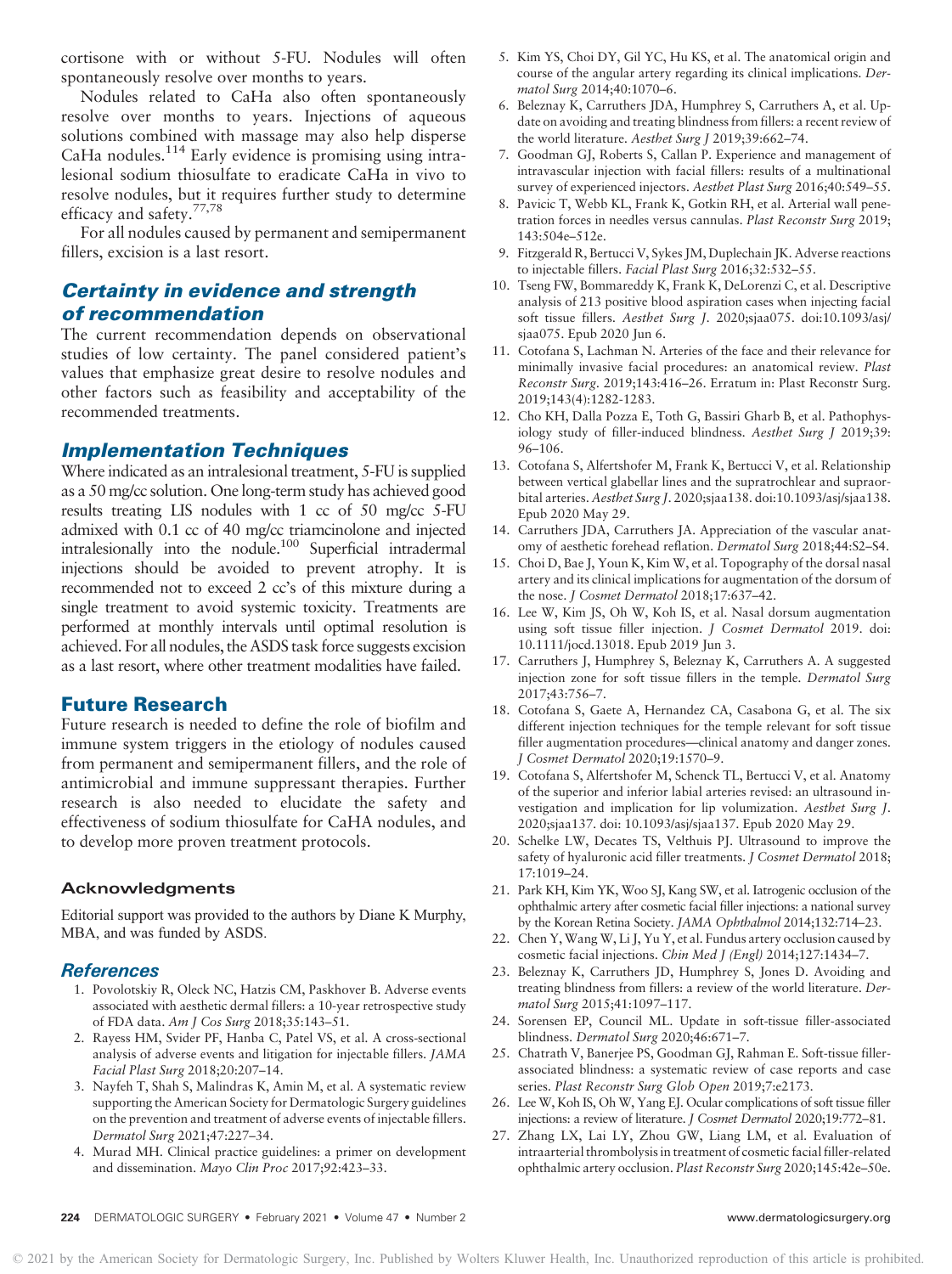- 28. International Society of Aesthetic Plastic Surgery. ISAPS Global Statistics. Available from: [https://www.isaps.org/medical-profes](https://www.isaps.org/medical-professionals/isaps-global-statistics)[sionals/isaps-global-statistics](https://www.isaps.org/medical-professionals/isaps-global-statistics). Accessed March 17, 2020.
- 29. Abtahi-Naeini B, Pourazizi M, Saffaei A. Systematic review of softtissue filler-associated blindness: a methodologic concern beyond duplicated cases. Plast Reconstr Surg Glob Open 2019;7:e2380.
- 30. Carruthers JD, Fagien S, Rohrich RJ, Weinkle S, et al. Blindness caused by cosmetic filler injection: a review of cause and therapy. Plast Reconstr Surg 2014;134:1197–201.
- 31. Hayreh SS, Zimmerman MB, Kimura A, Sanon A. Central retinal artery occlusion. Retinal survival time. Exp Eye Res 2004;78:723–36.
- 32. Tobalem S, Schutz JS, Chronopoulos A. Central retinal artery occlusion—rethinking retinal survival time. BMC Ophthalmol 2018; 18:101.
- 33. Joganathan V, Shah-Desai S. Awareness of management of hyaluronic acid induced visual loss: a British National Survey. Eye (Lond). 2020;34:2280–2283.
- 34. Kapoor KM, Kapoor P, Heydenrych I, Bertossi D. Vision loss associated with hyaluronic acid fillers: a systematic review of literature. Aesthet Plast Surg 2020;44:929–44.
- 35. Kim A, Kim SH, Kim HJ, Yang HK, et al. Ophthalmoplegia as a complication of cosmetic facial filler injection. Acta Ophthalmol 2016;94:e377–e379.
- 36. Yang HK, Lee Y, Woo SJ, Park KH, et al. Natural course of ophthalmoplegia after iatrogenic ophthalmic artery occlusion caused by cosmetic filler injections. Plast Reconstr Surg 2019;144:28e–34e.
- 37. Zhang L, Pan L, Xu H, Yan S, et al. Clinical observations and the anatomical basis of blindness after facial hyaluronic acid injection. Aesthet Plast Surg 2019;43:1054–60.
- 38. Kim YK, Jung C, Woo SJ, Park KH. Cerebral angiographic findings of cosmetic facial filler-related ophthalmic and retinal artery occlusion. J Korean Med Sci 2015;30:1847–55.
- 39. Thanasarnaksorn W, Cotofana S, Rudolph C, Kraisak P, et al. Severe vision loss caused by cosmetic filler augmentation: case series with review of cause and therapy. J Cosmet Dermatol 2018;17:712–8.
- 40. Wibowo A, Kapoor KM, Philipp-Dormston WG. Reversal of postfiller vision loss and skin ischaemia with high-dose pulsed hyaluronidase injections. Aesthet Plast Surg 2019;43:1337–44.
- 41. Chesnut C. Restoration of visual loss with retrobulbar hyaluronidase injection after hyaluronic acid filler. Dermatol Surg 2018;44:435–7.
- 42. Goodman GJ, Clague MD. A rethink on hyaluronidase injection, intraarterial injection, and blindness: is there another option for treatment of retinal artery embolism caused by intraarterial injection of hyaluronic acid? Dermatol Surg 2016;42:547–9.
- 43. Lee JI, Kang SJ, Sun H. Skin necrosis with oculomotor nerve palsy due to a hyaluronic acid filler injection [published correction appears in Arch Plast Surg. 2017 Nov;44(6):575-576]. Arch Plast Surg 2017; 44:340–3.
- 44. Sharudin SN, Ismail MF, Mohamad NF, Vasudevan SK. Complete recovery of filler-induced visual loss following subcutaneous hyaluronidase injection. Neuroophthalmology 2018;43:102–6.
- 45. Surek CC, Said SA, Perry JD, Zins JE. Retrobulbar injection for hyaluronic acid gel filler-induced blindness: a review of efficacy and technique. Aesthet Plast Surg 2019;43:1034–40.
- 46. Paap MK, Milman T, Ugradar S, Goldberg R, et al. Examining the role of retrobulbar hyaluronidase in reversing filler-induced blindness: a systematic review. Ophthalmic Plast Reconstr Surg 2020;36: 231–8.
- 47. Chen YC, Wu HM, Chen SJ, Lee HJ, et al. Intra-Arterial thrombolytic therapy is not a therapeutic option for filler-related central retinal artery occlusion [published correction appears in Facial Plast Surg. Facial Plast Surg 2018;34:325–9.
- 48. Peter S, Mennel S. Retinal branch artery occlusion following injection of hyaluronic acid (Restylane). Clin Exp Ophthalmol 2006;34: 363–4.
- 49. Chen W, Wu L, Jian XL, Zhang B, et al. Retinal branch artery embolization following hyaluronic acid injection: a case report. Aesthet Surg J 2016;36:NP219–NP224.
- 50. Landau M. Hyaluronidase Caveats in treating filler complications. Derm Surg 2020;41:S347–S353.
- 51. Rzany B, DeLorenzi C. Understanding, avoiding, and managing severe filler complications. Plast Reconstr Surg 2015;136(5 suppl): 196S–203S.
- 52. McCann M. Intravenous hyaluronidase for visual loss secondary to filler injection: a novel therapeutic approach. J Clin Aesthet Dermatol 2019;12:25–7.
- 53. Lee W, Oh W, Ko HS, Lee SY, et al. Effectiveness of retrobulbar hyaluronidase injection in an iatrogenic blindness rabbit model using hyaluronic acid filler injection [published correction appears in Plast Reconstr Surg. 2020 Jan;145(1):289]. Plast Reconstr Surg 2019;144:137–43.
- 54. Chiang C, Zhou S, Chen C, Ho DS, et al. Intravenous hyaluronidase with urokinase as treatment for rabbit retinal artery hyaluronic acid embolism. Plast Reconstr Surg 2016;138:1221–9.
- 55. Cohen JL. Understanding, avoiding, and managing dermal filler complications. Dermatol Surg 2008;34(suppl 1):S92–9.
- 56. Alam M, Tung R. Injection technique in neurotoxins and fillers: indications, products, and outcomes. J Am Acad Dermatol 2018;79:423-35.
- 57. AlamM, Tung R. Injection technique in neurotoxins and fillers: planning and basic technique. J Am Acad Dermatol 2018;79:407–19.
- 58. McGuire LK, Hale EK, Godwin LS. Post-filler vascular occlusion: a cautionary tale and emphasis for early intervention. J Drugs Dermatol 2013;12:1181–3.
- 59. Alam M, Kakar R, Nodzenski M, Ibrahim O, et al. Multicenter prospective cohort study of the incidence of adverse events associated with cosmetic dermatologic procedures: lasers, energy devices, and injectable neurotoxins and fillers. JAMA Dermatol 2015;151:271–7.
- 60. Casabona G. Blood aspiration test for cosmetic fillers to prevent accidental intravascular injection in the face. Dermatol Surg 2015;41:841–7.
- 61. DeLorenzi C. Complications of injectable fillers, part 2: vascular complications. Aesthet Surg J 2014;34:584–600.
- 62. Glaich AS, Cohen JL, Goldberg LH. Injection necrosis of the glabella: protocol for prevention and treatment after use of dermal fillers. Dermatol Surg 2006;32:276–81.
- 63. Lee W, Oh W, Oh SM, Yang EJ. Comparative effectiveness of different interventions of perivascular hyaluronidase. Plast Reconstr Surg 2020;145:957–64.
- 64. Rauso R, Zerbinati N, Franco R, Chirico F, et al. Cross-linked hyaluronic acid filler hydrolysis with hyaluronidase: different settings to reproduce different clinical scenarios. Dermatol Ther 2020;33: e13269.
- 65. Li J, Xu Y, Wang Y, Hsu Y, et al. The role of hyaluronidase for the skin necrosis caused by hyaluronic acid injection-induced embolism: a rabbit auricular model study. Aesthet Plast Surg 2019;43:1362–70.
- 66. Ciancio F, Tarico MS, Giudice G, Perrotta RE. Early hyaluronidase use in preventing skin necrosis after treatment with dermal fillers: report of two cases. F1000Res 2018;7:1388.
- 67. Fang M, Rahman E, Kapoor KM. Managing complications of submental artery involvement after hyaluronic acid filler injection in chin region. Plast Reconstr Surg Glob Open 2018;6:e1789.
- 68. Juhasz ML, Marmur ES. Temporal fossa defects: techniques for ´ injecting hyaluronic acid filler and complications after hyaluronic acid filler injection. J Cosmet Dermatol 2015;14:254–9.
- 69. Cohen JL, Biesman BS, Dayan SH, DeLorenzi C, et al. Treatment of hyaluronic acid filler-induced impending necrosis with hyaluronidase: consensus recommendations. Aesthet Surg J 2015;35:844-9.
- 70. Beleznay K, Humphrey S, Carruthers JD, Carruthers A. Vascular compromise from soft tissue augmentation: experience with 12 cases and recommendations for optimal outcomes. J Clin Aesthet Dermatol 2014;7:37–43.
- 71. Alam M, Hughart R, Geisler A, Paghdal K, et al. Effectiveness of low doses of hyaluronidase to remove hyaluronic acid filler nodules: a randomized clinical trial. JAMA Dermatol 2018;154:765–72.
- 72. Alam M, Dover JS. Management of complications and sequelae with temporary injectable fillers. Plast Reconstr Surg 2007;120(6 suppl): 98S–105S.